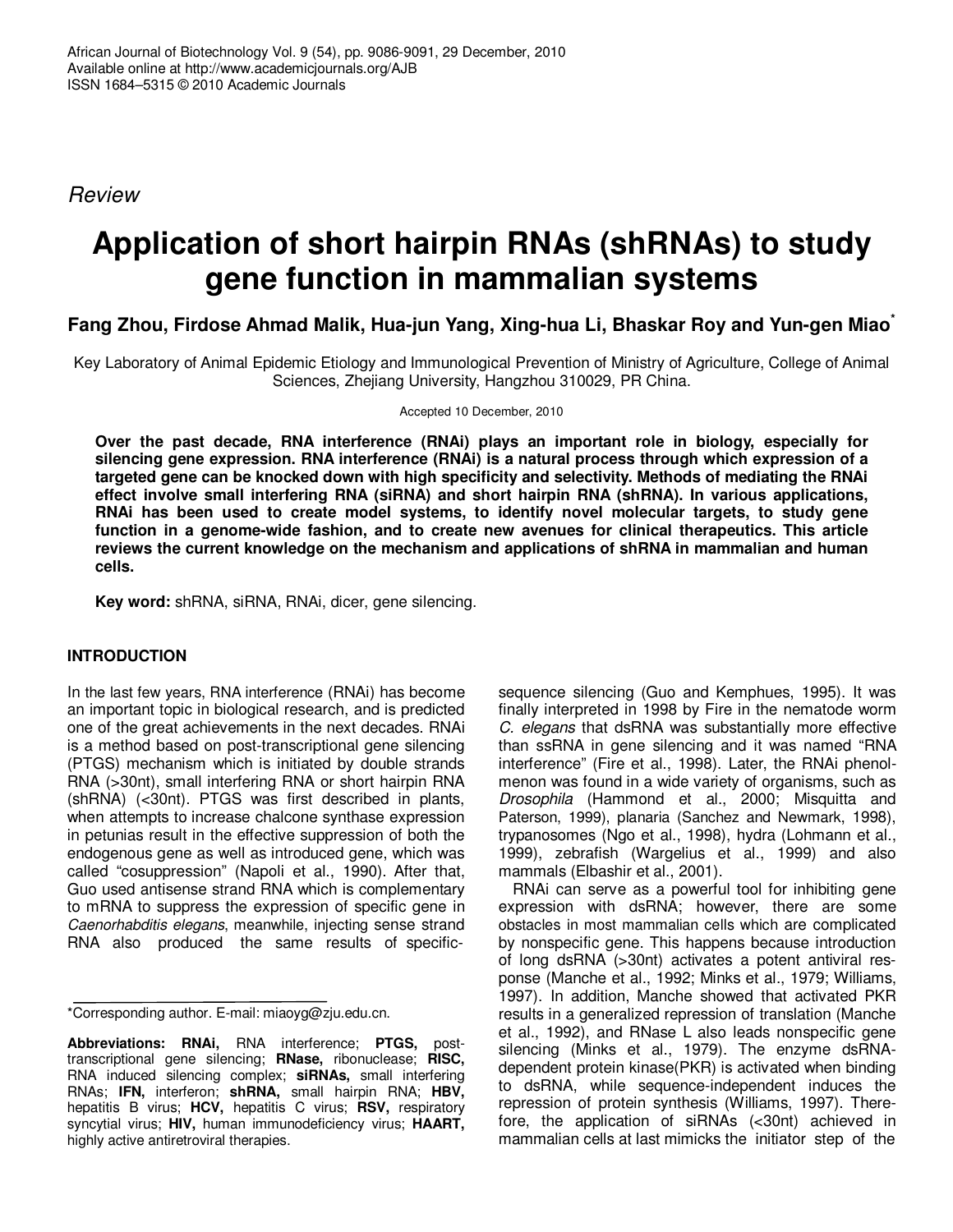RNAi mechanism (Elbashir et al., 2001). This siRNAs avoid the antiviral response in mammalian cells.

Originally, the chemically synthesized siRNAs were used in experiments effectively, though costly. In order to reduce the cost, many researchers designed plasmid expression vectors to generate sustained production of siRNA (Vermeulen et al., 2005; Hannon and Rossi, 2004; Bartel, 2004; Liu et al., 2003). The majority of siRNAs expression vector rely on one promoter of RNA polymerase III to control the expression of short hairpin RNA (shRNA) in mammalian cells. This promoter contains the U6 snRNA promoter of man and mice, and H1 RNA promoter of RnaseP (Zamore et al., 2000; Zhang et al., 2002; Myers et al., 2003). These vectors contain a DNA sequence that encodes the shRNA cloned between the promoter and a transcription terminated at position 2 of the termination site and then folds into a stem-loop structure with 3'UU-overhangs. In most cases, pol III promoter was used to direct the expression of shRNA more effectively. This pol III promoter contains all necessary components of RNA upstream and terminates in a short of thymidine gather. Once shRNA is expressed, it is shifted in the cytoplasm and processed to siRNA by Dicer (Vermeulen et al., 2005).

# **DICER SPECIFICITY AND EFFICIENCY**

At a key stage of the RNAi pathway, the ribonuclease (RNase) III-like enzyme Dicer, processes long doublestranded RNA dsRNA) or pre-microRNA hairpin precursors into small interfering RNAs (siRNAs) or microRNA (miRNAs) (Hannon and Rossi, 2004; Bartel, 2004). These short RNAs are then loaded into the RNA induced silencing complex (RISC) through the action of R2D2 and Dicer (Liu et al., 2003). The 21–23-nt products of Dicer digestion contain characteristic 2-nt 3\_ overhangs and act as the functional intermediates of RNAi directing mRNA cleavage and translational attenuation. Awareness of these new features of Dicer cleavage specificity as it is related to siRNA functionality provides a more detailed understanding of the RNAi mechanism and can shape the development of hairpins with enhanced functionality. While details of Dicer's functional domains are being elucidated, less is known about the contributions that the dsRNA substrate makes to position and efficiency of Dicer cleavage. Dicer generates 20 basepair (bp) siRNAs by entering the duplex from the termini (Zamore et al., 2000; Zhang et al., 2002) and cleaves both short (30 nt) and long (130 nt) dsRNA molecules with equal efficiency (Elbashir et al., 2001; Myers et al., 2003). In contrast, smaller duplexes (21 nt siRNAs) do not appear to bind Dicer *in vitro* (Provost et al., 2002). While substrates with 3 overhangs are more efficiently processed than blunt ended molecules, the state of 5\_ phosphorylation of the duplex does not play a role in efficiency (Zhang et al., 2002; Zhang et al., 2004).

Cleavage studies of substrates with varying overhang lengths revealed additional contributions of the substrate to Dicer specificity. It has been observed that as the length of the overhang increases from 1 to 3 nt, the position of the preferred Dicer cleavage site shifts (Vermeulen et al., 2005). In contrast, as overhang length increased beyond 3 nt, the position of cleavage on the complementary strand remained constant (that is substrates with 3-nt, 4-nt, and 5-nt overhangs show roughly equivalent cleavage site preferences). These observations lend to the hypothesis that when a molecule is blunt or when an overhang of 1–3 nt is present, Dicer recognizes the 3'-end of the molecule and cuts at a fixed distance from the end. When that overhang length is exceeded, the rules governing PAZ domain recognition are altered and other interactions (presumably mediated through the dsRBD) play a more dominant role in determining how Dicer orients itself (Vermeulen et al., 2005). The polymerase III promoter/terminator is often used in vector-based shRNA expression design (Brummelkamp et al., 2002) and results in an shRNA containing a variable 3'-end of approximately 1–4 nt (Bogenhagen and Brown, 1981; Miyagishi and Taira, 2002). As shown in these studies, 3'-overhang lengths of 1–3 nt generate overlapping yet distinctly different preferred products; the use of current expression systems may lead to a range of desirable and undesirable cleavage products and impaired silencing.

# **MECHANISM OF shRNA INTERFERENCE**

Until now several studies have shed light on the underlying mechanisms of how RNAi works. The current model of the RNAi mechanism includes both initiator and effector steps (Provost et al., 2002; Zhang et al., 2004; Brummelkamp et al., 2002; Bogenhagen and Brown, 1981). First, the dsRNAs get processed into 20-25 nucleotide (nt) small interfering RNAs (siRNAs) by an RNase III-like enzyme called Dicer (initiation step). Then, the siRNAs assemble into endoribonuclease-containing complexes known as RNA-induced silencing complexes (RISCs), unwinding in the process. The siRNA strands subsequently guide the RISCs to complementary RNA molecules, where they cleave and destroy the cognate RNA (effecter step). Cleavage of cognate RNA takes place near the middle of the region bound by the siRNA strand. RISC is activated by the ATP-dependent unwinding of the siRNA duplex. Activated RISC splices the target mRNA at the site of homologous sequence (Elbashir et al., 2001; Manche et al., 1992). Then the antisense strand of the siRNA guides cleavage of targeted mRNAs. Activate RISC through base pairing mRNA homologous position to the transcription, and cleave the mRNA at 12 nt from 3' position of siRNA. Finally, the degradation of mRNA results in the target gene silencing (Zhang et al., 2004; Brummelkamp et al., 2002; Bogenhagen and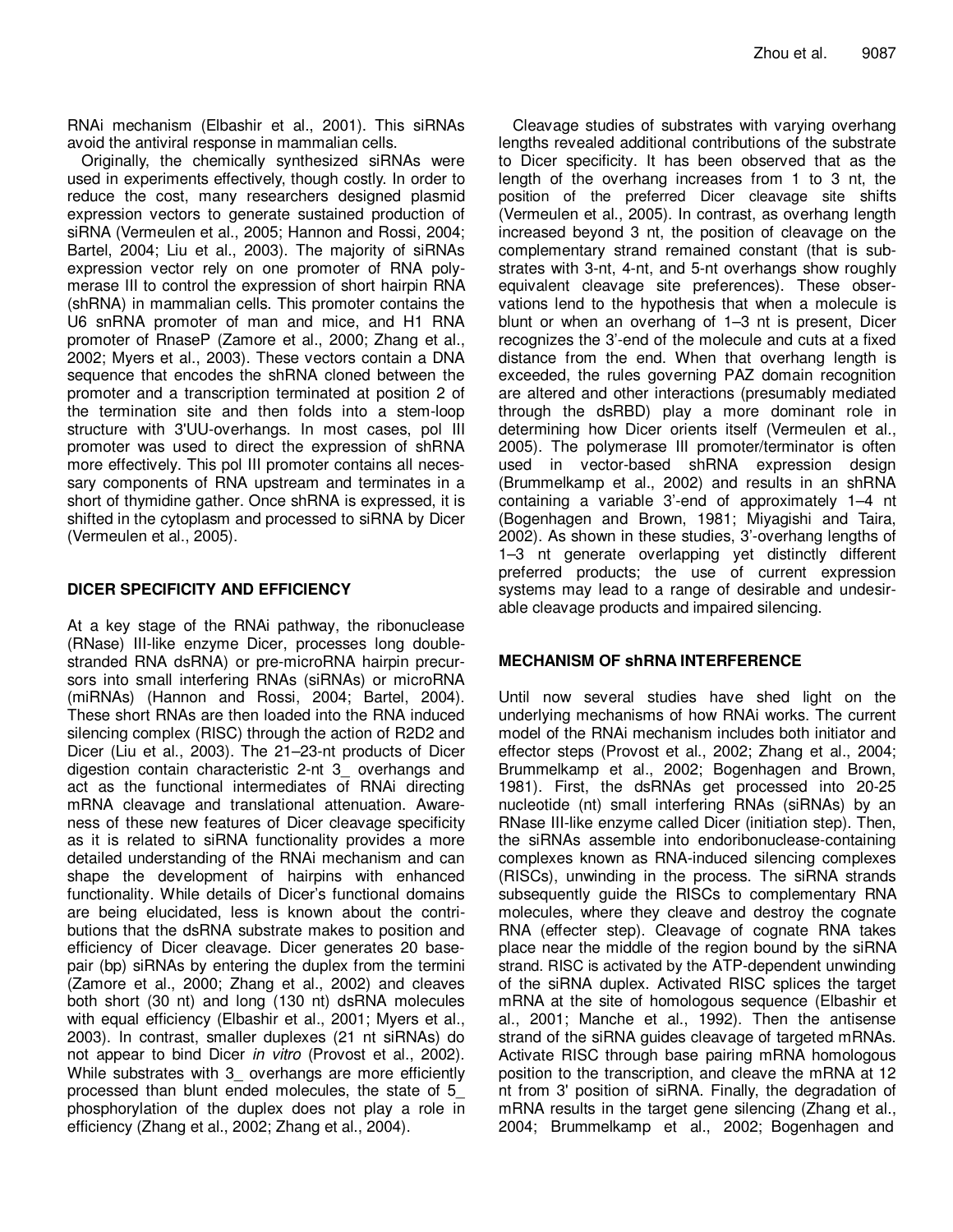Brown, 1981; Miyagishi and Taira, 2002).

#### **ESTABLISHING RNA INTERFERENCE IN MAMMALIAN SYSTEMS**

RNAi induced by long dsRNA has been used to study gene function in plants, worms and *Drosophila.* In particular, studies in *C. elegans* and *Drosophila* have shown that using dsRNA to induce RNAi is effective in generating models for the analysis of genes involved in cell division or development (Gonczy et al., 1999; Jantsch-Plunger and Glotzer, 1999; Kennerdell and Carthew, 1998). However, when dsRNAs more than 30 bp in length were used to study mammalian gene function, it was noted that there was an inhibition of protein translation within the cell due to the activation of the interferon (IFN) system (one of the body's defense against viral infection) (Provost et al., 2002). Over 100 cellular genes can be activated by IFNs and some encode enzymes that are dsRNA-binding proteins. This includes protein kinase R (PKR) which phosphorylates and inactivates eukaryotic initiation factor 2 and hence inhibits mRNA translation (Manche et al., 1992). Therefore, to apply RNAi technology to studies using mammalian systems (without inducing an IFN response), the silencing pathway had to be induced without the use of long dsRNA. Since synthetic 21–22 bp-long siRNAs could bypass the initial Dicer step while retaining the ability to mediate gene silencing in *Drosophila*, they were used in studies using mammalian cells.

A number of groups have designed plasmid expression vectors to generate sustained production of siRNAs by transient or stable transfection. Some of these vectors have been engineered to express small hairpin RNAs, which are processed *in vivo* into siRNA-like molecules capable of carrying out gene-specific silencing (Brummelkamp et al., 2002; Paddison et al., 2002; Paul et al., 2002; Yu et al., 2002). After construction is complete, these vectors contain a DNA sequence that encodes the shRNA cloned between a Pol III promoter and a transcription termination site comprising 4–5 thymidine residues. The transcript is terminated at position 2 of the termination site and then folds into a stem-loop structure with 3' UU-overhangs. The ends of the shRNAs are processed *in vivo*, converting the shRNA into ~21 nt siRNA-like molecules, which in turn initiate RNAi (Brummelkamp et al., 2002). These vectors represent a definite improvement in initiating RNAi in cells; however not all cell types are easy to transfect using these vectors.

purpose of silencing specific homologous mRNA expression in mammalian cells. Since RNAi may not totally abolish expression of the gene, this technique is sometimes referred as a "knockdown", to distinguish it from "knockout" procedures in which expression of a gene is entirely eliminated (Voorhoeve and Agami, 2003). The knockout RNAi systems allow you to quickly express functional hairpin siRNA molecules in mammalian cells for the purpose of silencing target genes. These systems include RNAi-Ready pSIREN Vectors that use the cell's own RNA Polymerase III (Pol III) to transcribe a specifically designed small hairpin RNA (shRNA) using the human U6 promoter. The human U6 promoter provides a high level of expression in many cell types (Kunkel and Pederson, 1989), resulting in target gene suppression.

shRNA oligonucleotide design describes the process of identifying target sequences within a gene of interest and designing the corresponding oligonucleotides to generate the shRNA. This could be achieved by (i) Selecting a region of 19 nt; do not choose the region near the start codon (within 75 bases), nor untranslated regions (Elbashir et al., 2001). (ii) Avoid selecting target sense or antisense sequences that contain a consecutive run of 3 or more thymidine residues; a  $poly(T)$  tract within the sequence can potentially cause premature termination of the shRNA transcript. (iii) Ensuring the content of GC of the 19-bases oligonucleotide between 40-60%, and a GC content of approximately 45% is ideal. (iv) Examining the 19-bases oligonucleotide for secondary structure and long base runs, both of which can interfere with the process of annealing. The 19-base oligonucleotide is specific gene of the interest, without homology to other genes. (v) With 7-9 nt hairpin loop sequence between sense and antisense strand (Vermeulen et al., 2005; Hannon and Rossi, 2004; Bartel, 2004; Gonczy et al., 1999; Jantsch-Plunger and Glotzer, 1999), the most effective sequence is 5'-TTCAAGAGA-3' after comparison of different length and sequence of stem-loop. The end of two complementary oligonucleotides must have the restriction site. 5-6 T must be placed at the end of shRNA to ensure the termination of RNA polymerase III transcription (Figure 1).

Figure 1 shows the generated shRNA using an oligonucleotide DNA sequence. The hairpin loop sequence is located between the sense sequence and antisense sequence on the complementary DNA strand. ShRNA includes two short reverse-sequences, having a stemloop sequence at the middle, with composition of the hairpin structure, controlled by poly promoter. Then it ends in the 5-6 T as RNA polymerase transcription terminator.

#### **KNOCKOUT RNAi SYSTEM**

With further understanding of RNAi mechanism, shRNAs has been used as "knockout RNAi system" for the

#### **APPLICATION OF shRNA INTERFERENCE**

The studies on shRNA have been performed on an increasingly routine basis. The innovation of RNAi has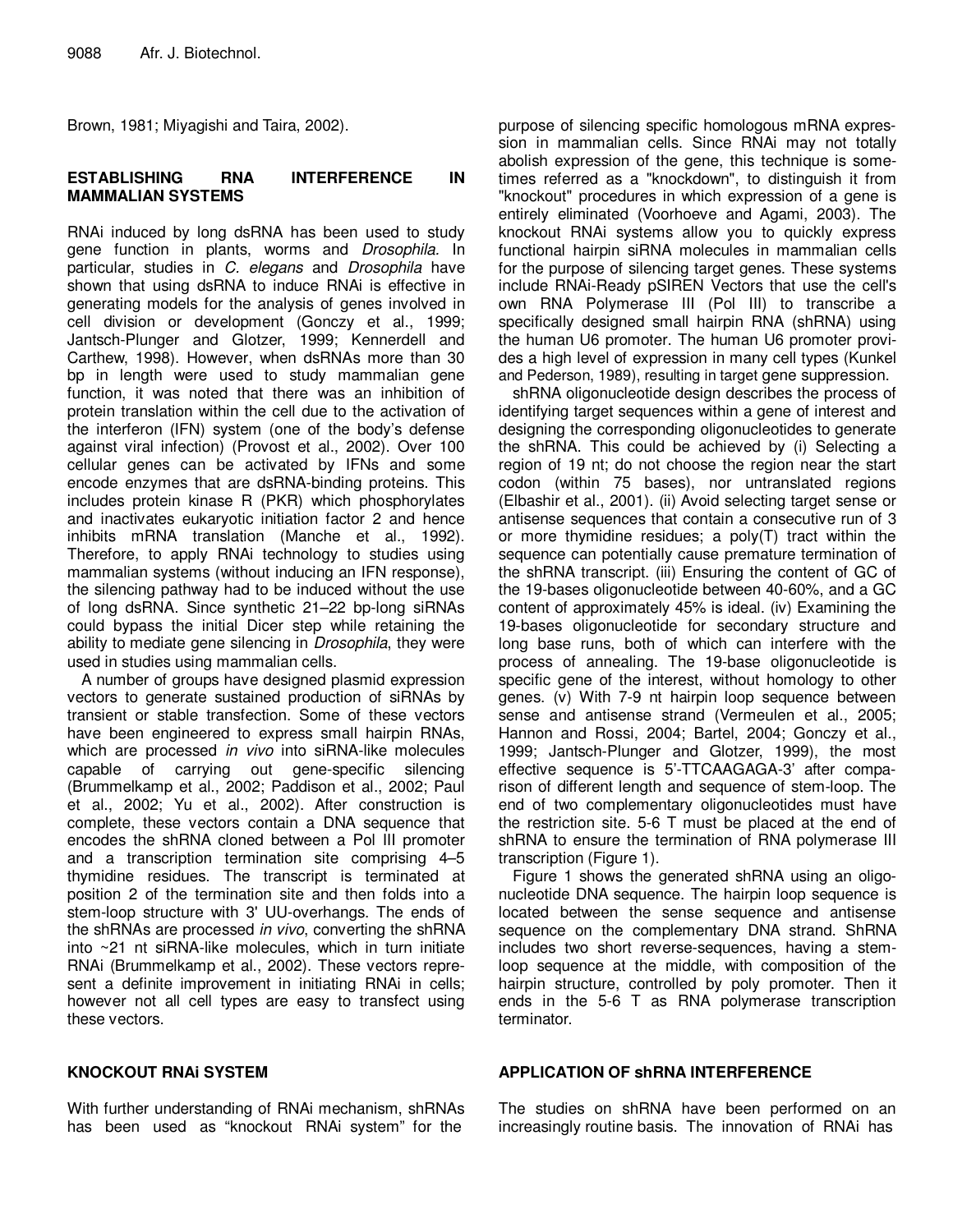

**Figure 1.** Generation of small hairpin RNAs.

revolutionized the study of gene function in model organisms and promises to permit large-scale loss-offunction studies in mammals. Because of the potential effectiveness of RNAi, it has become the methodology and technology for silencing specific gene expression in mammalian cells. The RNAi machinery can recognize invading double-stranded viral RNA (or the doublestranded replicative form of the viral RNA) and suppress the infection by degradation of the RNA. The RNAi system thus shares important features with the vertebrate immune system: it recognizes the invading parasite (dsRNA) raises an initial response and subsequently amplifies the response to eliminate the foreign element. The application of RNAi technology from genomics research has been gradually expanded to the medical field and as a means of gene therapy. Utilize RNAi not only provide an economic fortunes but also open up a new thinking with the gene function measurement and gene therapy. The application of RNAi using shRNA *in vivo* is now used in mice commonly. Despite the problems of delivery, RNA interference has been used effectively in the mouse to block expression of a hepatitis C virus protein in the liver (McCaffrey et al., 2002). In addition, the same group has used specific RNA interference to block hepatitis B virus infection in mice (McCaffrey et al., 2003). They achieved delivery by injecting large amounts of synthetic double stranded RNA or DNA encoding a short hairpin RNA into the portal vein. This is a transient silencing of sequences, and was done by injecting shRNA into high-pressure tail vein (Grimm et al., 2006). Grimm et al. (2006) have shown that high expression of shRNAs can result in high

lethality of mice. It is demonstrated that the endogenous miRNAs can be disrupted by high shRNA expression not only in cell culture, but also *in vivo* (Grimm et al., 2006). The expression of shRNAs can induce an interferon response (Bridge et al., 2003). When human embryonic kidney 293 (HEK293) or keratinocyte (HaCaT) cell lines or human primary dendritic cells or macrophages were transfected with siRNA or shRNAs, suppression of nontargeted mRNA expression was detected (Kariko et al., 2004).

In recent years, therapies based on RNAi are being used to attenuate viral infection in cell culture or animal experiments, which include foot-and-mouth disease virus, influenza virus, hepatitis B (HBV) and C virus (HCV), respiratory syncytial virus (RSV) and human immunodeficiency virus (HIV). RNAi is well suited as an antiviral therapy for numerous reasons. The majority of anti-HIV small molecule drugs used in highly active antiretroviral therapies (HAART) focus on one of two viral enzymes, reverse transcriptase and protease (Clavel and Hance, 2004). In addition, the RNAi-inducing nucleic acids must be delivered within a therapeutic window of dosage, as dose-dependence has been observed both *in vitro* and *in vivo*. Lentiviral vector delivery of shRNA-expressing construct progressively knocked down target gene expression in single cells with increasing viral dosage (Abbas-Terki et al., 2002).

Strategies based on RNAi have been introduced to treat different kinds of liver diseases. Especially hepatitis, such as HBV and HCV, both of them increased the chronic liver disease and hepatocellular carcinoma in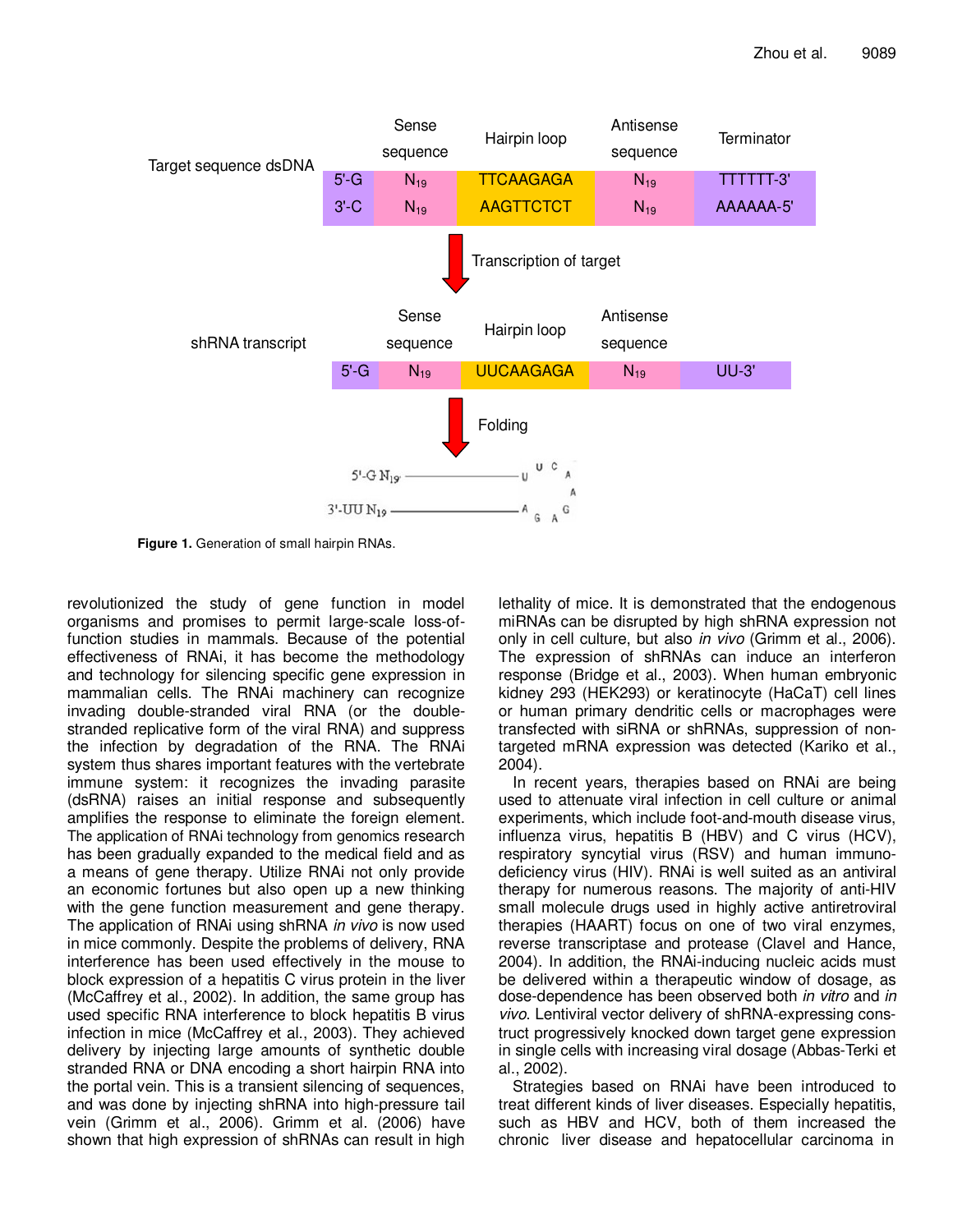humans. Recent researchers focused on therapies using RNAi to treat this disease. Transfecting an HBV plasmid expressing shRNAs in cell and mice can induce RNAi reponse, that HBV replication can be inhibited (McCaffrey et al., 2003). A similar approach was taken to target the Fas protein, an important inducer of programmed cell death, resulting in protection of mice from fulminant hepatitis caused by injection with agonistic Fas-specific antibodies (Song et al., 2003). The advantages of shRNA expression vector can be a long-term study. Many researchers have shown that the vector carried with antibiotics marked in the cells can sustain inhibition gene expression for weeks or longer. shRNA can be engineered to suppress the expression of desired genes in cell stability (Paddison et al., 2002).

Initial research on RNAi using shRNA *in vivo* was plasmid DNA (Lewis et al., 2002). With the advancement of modem science and technology, researchers have devoted to the use of viral vectors. Choosing the viral system depends on the type of cell and the need of shortterm or long-term express shRNA. Citing two different response-time requirements: Short-term expression is used for adenovirus (AV) and herpes simplex viral vector system mainly while long-term expression is used for adeno-associated viral (AAV) vector systems frequently. A large number of RNAi-based screening systems have been described in recent years (Song et al., 2003; Paddison et al., 2002; Lewis et al., 2002; Mullenders et al., 2009).This system uses external shRNAs into viral vector plasmid, which could be activated by RNA polymerase III promoters .

The shRNAs produced a wide range of clinical effects, ranging from benign to malignant tumours, the severity and type of which correlated with the extent to which the shRNA had silenced p53. An shRNA barcode technique was used to identify novel genes which regulate p53 function from a complex mixture (Mullenders et al., 2009). In addition, novel tumor suppressors were also identified using shRNAs that transformed human primary cells (Kolfschoten et al., 2005). Recently, researchers developed a vector that mediates suppression of gene expression through RNA interference. Here, they used a retroviral version of this vector to specifically and stably inhibit expression of only the oncogenic *K-RAS V12* allele in human tumor cells (Brummelkamp et al., 2002). It is found that shRNA expressed from viral vectors can be used to mediate RNA interference to induce persistent loss-of–function phenotypes. Then, also a test was conducted on the tumorigenic capacity of CAPAN-1 cell *in vivo*, by injecting subcutaneously in mice. These proved the ability of RNAi-mediated silencing to suppress tumor formation *in vivo* (Brummelkamp et al., 2002).

Libraries of RNA interference molecules have been constructed that allow the analysis of gene function on a genome-wide scale. One group screened pools consist of retroviruses and identified components of the p53 pathway using large libraries of shRNA-expressing retroviral vectors (Berns et al., 2004). Another group was

screened by transfecting cells with shRNA-expressing retroviral plasmids and identified genes involved in proteasome function (Silva et al., 2005). Recently, the same two libraries were used to identify two novel tumorsuppressor genes (Westbrook et al., 2005). While these reports establish the precedent that shRNA libraries can be employed to perform loss-of-function screens in mammalian cells, it is clear that further exploration of the performance characteristics and limitations of such approaches is necessary before such large-scale applications become routine.

### **ACKNOWLEDGMENT**

The work was supported by the National Basic Research Program of China under grand no. 2005CB121003 and the National Natural Science Foundation of China (No.30972141/C120110) and Chinese Universities Scientific Fund.

# **CONCLUSION**

RNA interference, the biological mechanism by which double-stranded RNA (dsRNA) induces gene silencing by targeting complementary mRNA for degradation, is revolutionizing the way researchers study gene function. For the first time, scientists can quickly and easily reduce the expression of a particular gene in nearly all metazoan systems, often by 90% or greater, to analyze the effect that gene has on cellular function. In recent years, scientists have co-opted this biological process to reduce the expression of target mRNAs by using exogenously applied siRNAs and shRNAs. Aside from the widespread basic biological applications of RNAi, the ability to reduce gene expression marks a major advance toward the development of disease therapies, particularly for dominantly inherited disorders.

#### **REFERENCES**

- Abbas-Terki T, Blanco-Bose W, Deglon N, Pralong W, Aebischer P (2002). Lentiviral-mediated RNA interference. Hum. Gene Ther. 13(18): 2197-2201.
- Bartel DP (2004). MicroRNAs: genomics, biogenesis, mechanism, and function. Cell, 116(2): 281-297.
- Berns K, Hijmans EM, Mullenders J, Brummelkamp TR, Velds A, Heimerikx M, Kerkhoven RM, Madiredjo M, Nijkamp W, Weigelt B, Agami R, Ge W, Cavet G, Linsley PS, Beijersbergen RL, Bernards R (2004). A large-scale RNAi screen in human cells identifies new components of the p53 pathway. Nature, 428(6981): 431-437.
- Bogenhagen DF, Brown DD (1981). Nucleotide sequences in Xenopus 5S DNA required for transcription termination. Cell, 24(1): 261-270.
- Bridge AJ, Pebernard S, Ducraux A, Nicoulaz AL, Iggo R (2003). Induction of an interferon response by RNAi vectors in mammalian cells. Nat. Genet. 34(3): 263-264.
- Brummelkamp TR, Bernards R, Agami R (2002). A system for stable expression of short interfering RNAs in mammalian cells. Science, 296(5567): 550-553.
- Brummelkamp TR, Bernards R, Agami R (2002). Stable suppression of